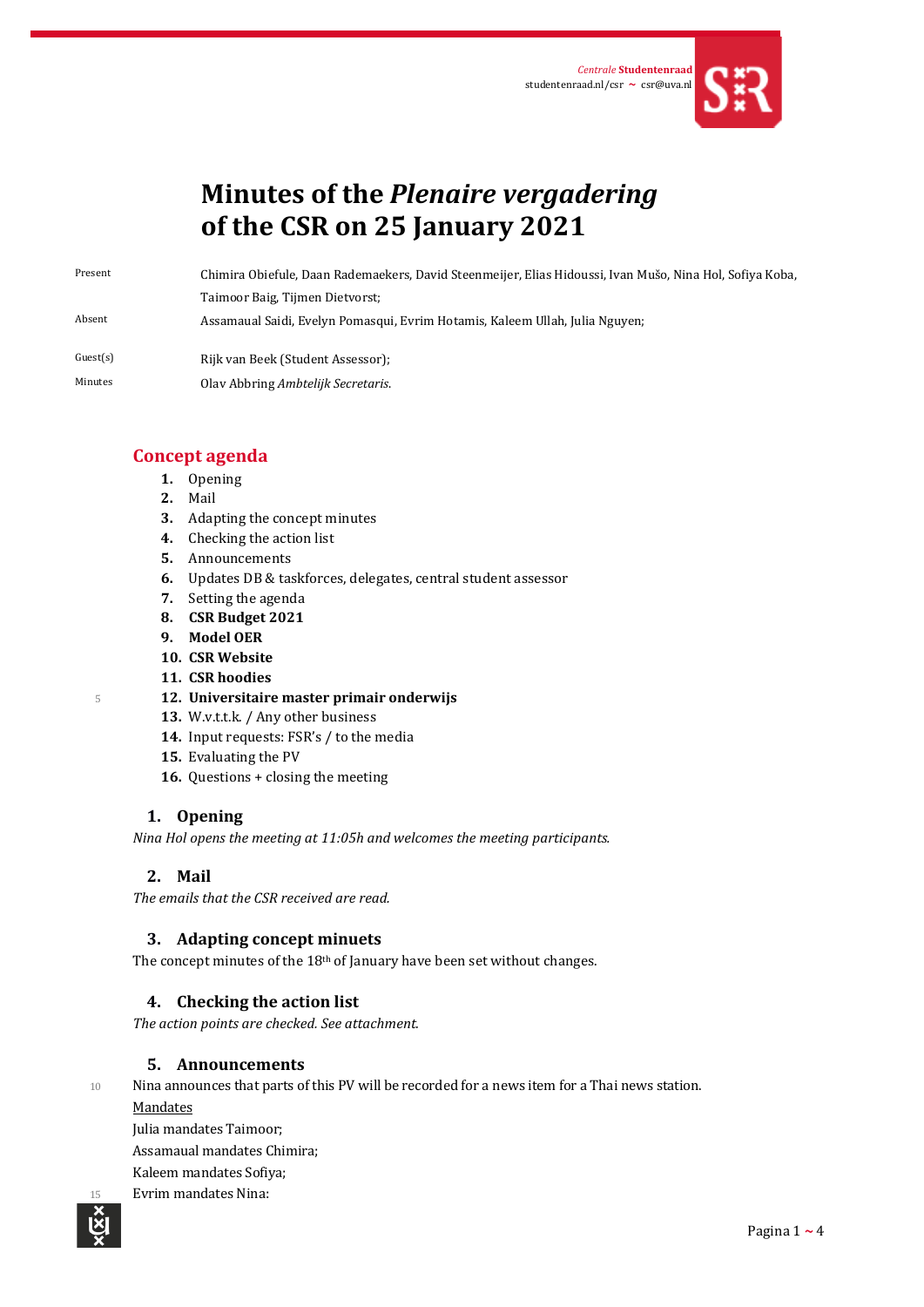

13 eligible votes. The quorum is met.

#### **6. Updates DB & taskforces, delegates, central student assessor**

*No questions on the updates*.

### **7. Setting the agenda**

*The agenda is set without changes.*

#### **8. CSR budget 2021**

The CSR members will receive the CSR budget 2021 proposal this week. They are welcome to give feedback 20 via telegram or email to Sofiya. With this the discussion next week during the PV can be held orderly.

## **9. Model OER**

A meeting piece has been send regarding the streamlining of the grades between al faculties, either rounding them or having them in decimals. The file holders ask the delegates to inform with their faculties what the preference of the faculty council is regarding the method of grading. The individual council members are asked to think about their preference. There will be a vote on this subject during the next PV.

 $25$ 

Tijmen asks what the benefit is of having either fully or half rounded grades, instead of decimals. David states that this might have consequences for getting the cum laude predicate, because some programs demand that the student has no grades lower than a 7. Daan adds that although there are guidelines for getting the cum laude predicate, the exam committee decides if a student gets cum laude predicate.

30

There is a temperature with the attendees to see if they prefer using decimals for the grades. The temperature is moderately regarding the use of decimals in the final grades.

#### **10. CSR website**

The PR committee has worked on the CSR website with the people who were employed by the previous council. The PR committee found a new contractor that can work on the website. The PR committee also made 35 a mock-up for the new website. The proposed change in the Meeting Piece can still be altered a bit, because there is no agreement yet with the new contractor.

The current council should also change the (outdated) information that is written on the current website. The committee chairs will look into changing their committee's page on the Studentenraad website **[action]**. For 40 this the committee chairs can meet with the website file holder of PR (Taimoor) to discuss what added on the website.

## **11. CSR hoodies**

Most CSR members agree that the colour of the hoodies should be as close to the house style as possible. **Voting proposal:** The CSR 20-21 decides in favour of ordering the hoodies shown in the Meeting Piece '210125 11.1 CSR hoodies MP'.

45 In favour: 9 Against: 3 Blanco: 1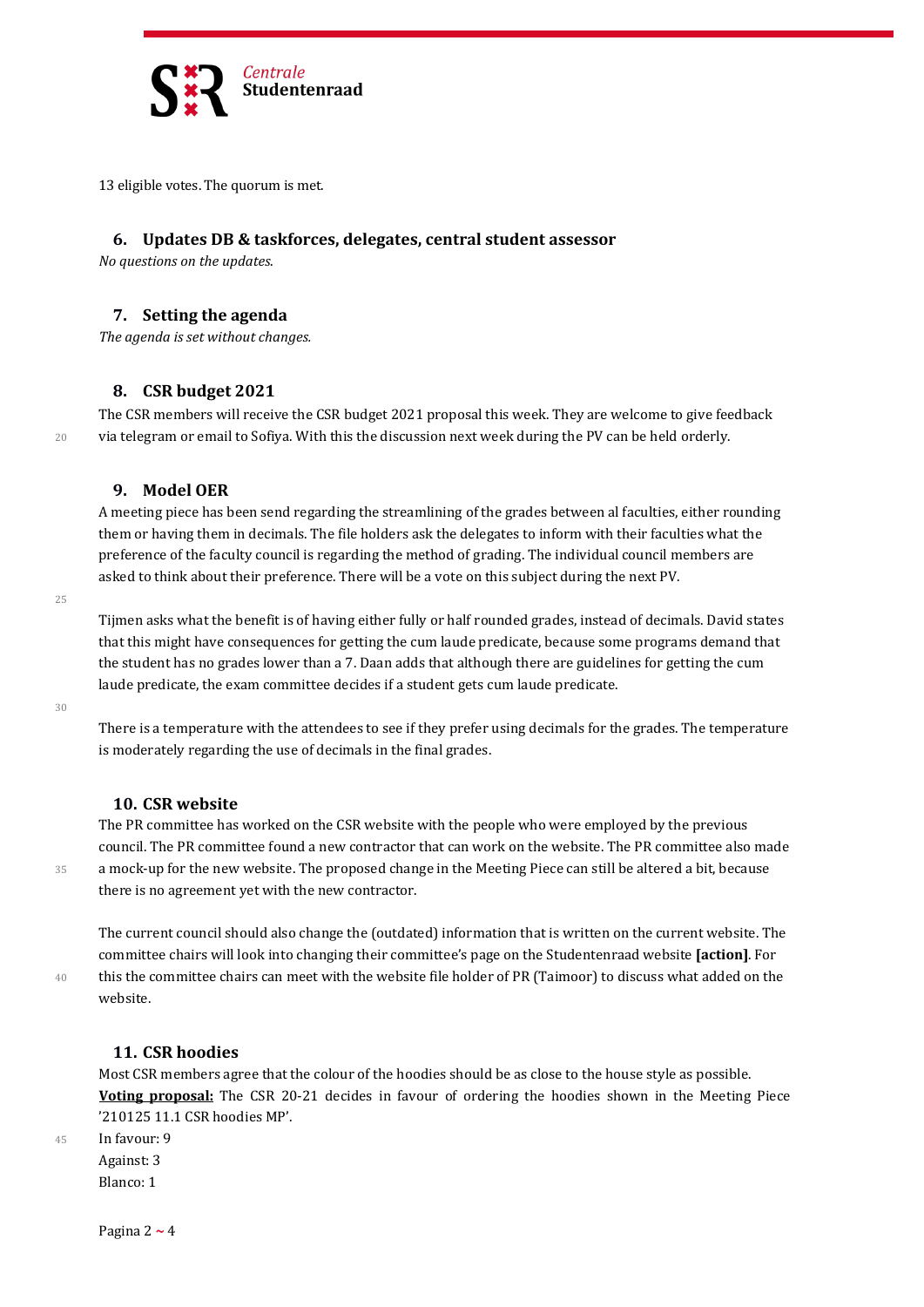

Abstain: 0

*The council decides in favour of ordering the hoodies shown in the Meeting Piece '210125 11.1 CSR hoodies MP'.* <sup>50</sup> *(decision).*

## **12. Universitaire master primair onderwijs**

The GV received a request for consent on the process of having a new university master program, namely that on primary education *(universitaire master primair onderwijs)*. This request for consent will be voted on during the next GV. The request for consent regards the following of the process during the application for the 55 new master program, not whether or not the GV agrees with the entails of the new program.

## **13. W.V.T.T.K. / Any other business**

The PR committee will take a picture during the next PV meeting **[action]**.

Elias shares what files are being discussed at the O&F committee.

- 60 Elias and Nina met up with Mariska and someone from the University quarter working group. The UQ meetings are fully in Dutch, but the workload is too much for one person of the CSR to handle. The UQ working group will start sharing their agendas with the CSR and they will start translating their documents to English, these will be shared openly.
- 65 The protest regarding social safety will be next week. Nina will attend this protest.

## **14. Input requests for the FSR's / to the media**

Nina will be meeting with all FSR's, the CvB and the student assessor tomorrow.

## **15. Evaluating the PV**

*The CSR members evaluate the PV.*

## **16. Questions + closing the meeting**

Rijk asks what is happening with the position of member of the central voting bureau. The PR committee is working on this, they will promote the position on social media.

<sup>70</sup> *12:05 Nina closes the meeting.*

```
Decisions
```

|    | 210125-01          | The CSR 20121 decides in favour of ordering the hoodies shown in the Meeting Piece<br>'210125 11.1 CSR hoodies MP'. |
|----|--------------------|---------------------------------------------------------------------------------------------------------------------|
| 75 |                    |                                                                                                                     |
|    | <b>Action list</b> |                                                                                                                     |
|    | 210125-01          | The committee chairs will look into changing their committee's page on the Studentenraad<br>website.                |
|    | 210125-02          | The PR committee will take a picture during the next PV meeting.                                                    |
|    | 201214-02          | Evelyn will email the CSB to get more information regarding the election period for the                             |
| 80 |                    | medezeggenschap elections of 2021.                                                                                  |
|    |                    |                                                                                                                     |



75